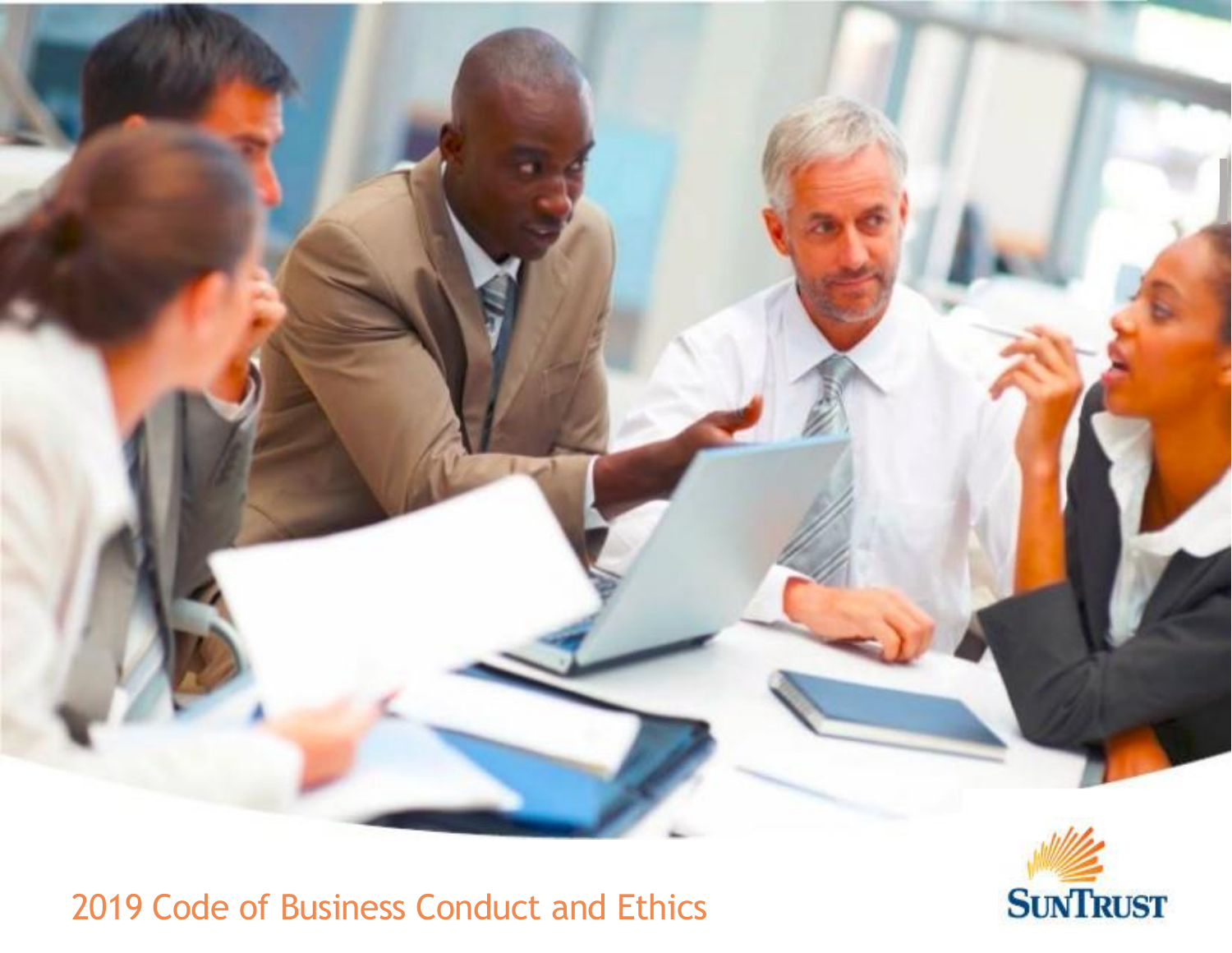# **To: All SunTrust Teammates**

SunTrust has long enjoyed – and long deserved – an excellent reputation for integrity in the conduct of our business and in our relationships with clients, shareholders, Teammates, and other key stakeholders. This is all part of our corporate culture, and our principles and values help define how we operate. At SunTrust, integrity is more than complying with applicable laws and regulations as we pursue our individual job responsibilities. It also means ensuring that our business conduct is free from conflicts of interest in both fact and appearance, as well as handling the assets, information and affairs of our clients with the utmost care. The SunTrust Code of Business Conduct and Ethics (the Code) is designed to provide guidance for all of us in these areas, and I encourage you to review it. If you identify an issue or have a concern, escalate upon identification; once you escalate, we will solve it as One Team. If you have any questions about how to apply the principles of the Code to your daily job, please ask your supervisor for clarification. Additional help in understanding what the Code means and how it applies to you may be obtained from myHR.

#### **Bill Rogers**

Chairman and Chief Executive Officer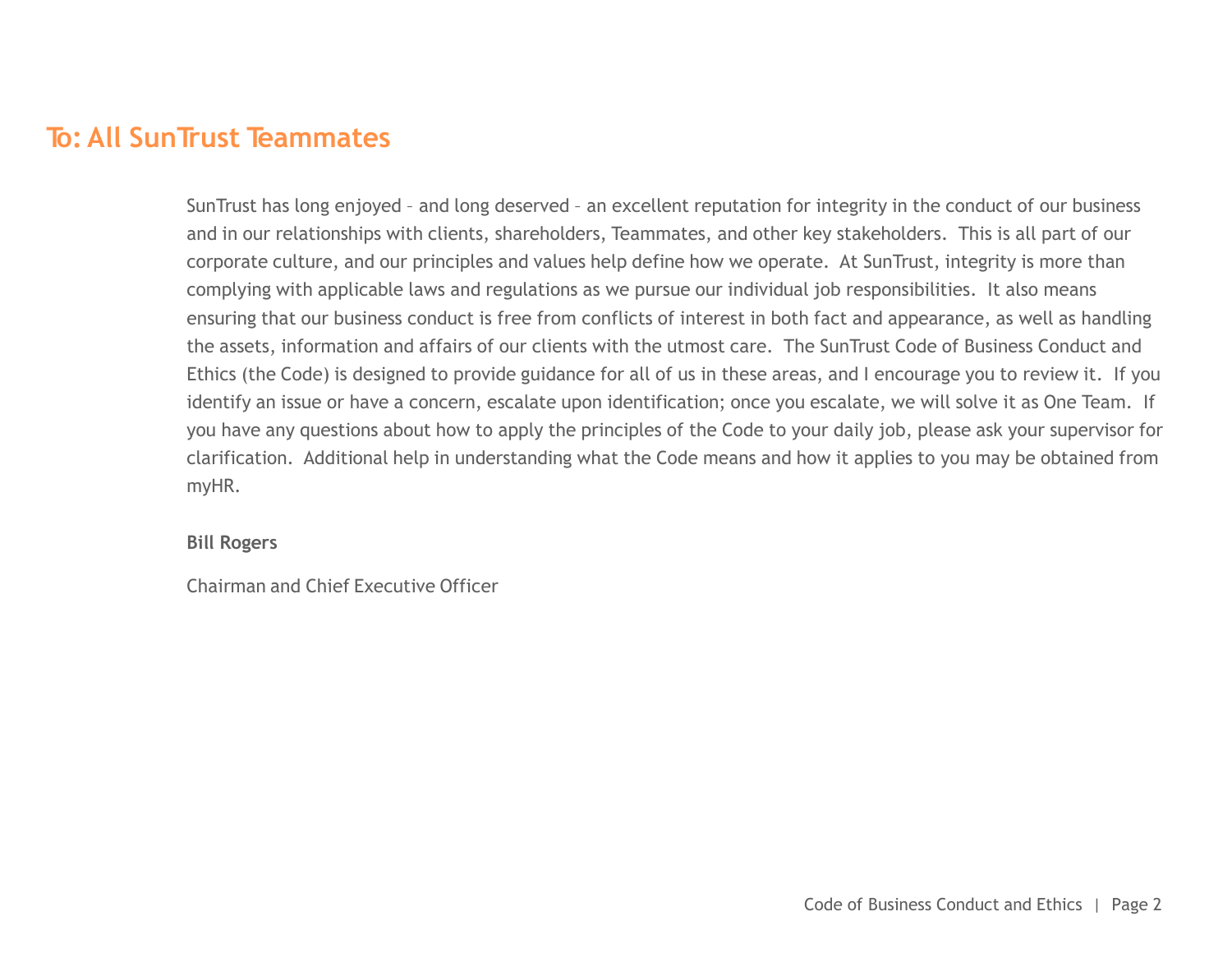# **Table of Contents**

| The Foundation of Our Code                           | 5 |
|------------------------------------------------------|---|
| The Importance of Speaking Up                        | 5 |
| <b>Our Non-Retaliation Policy</b>                    | 6 |
| We Shine as One                                      | 6 |
| <b>Equal Opportunity</b>                             | 6 |
| Harassment-Free Workplace                            | 6 |
| Keeping Our Workplace Safe                           | 6 |
| Communicating on Behalf of SunTrust                  |   |
| Communicating During Examinations and Investigations |   |
| <b>Individually We're Accountable</b>                |   |
| Authority to Act                                     |   |
| Complying with the Law                               |   |
| <b>Conflicts of Interest</b>                         | 8 |
| <b>Outside Employment and Activities</b>             | 8 |
| <b>Business and Investment Opportunities</b>         | 8 |
| Dealings between Teammates and Clients               | 9 |
| Dealings between Teammates and the Company           | 9 |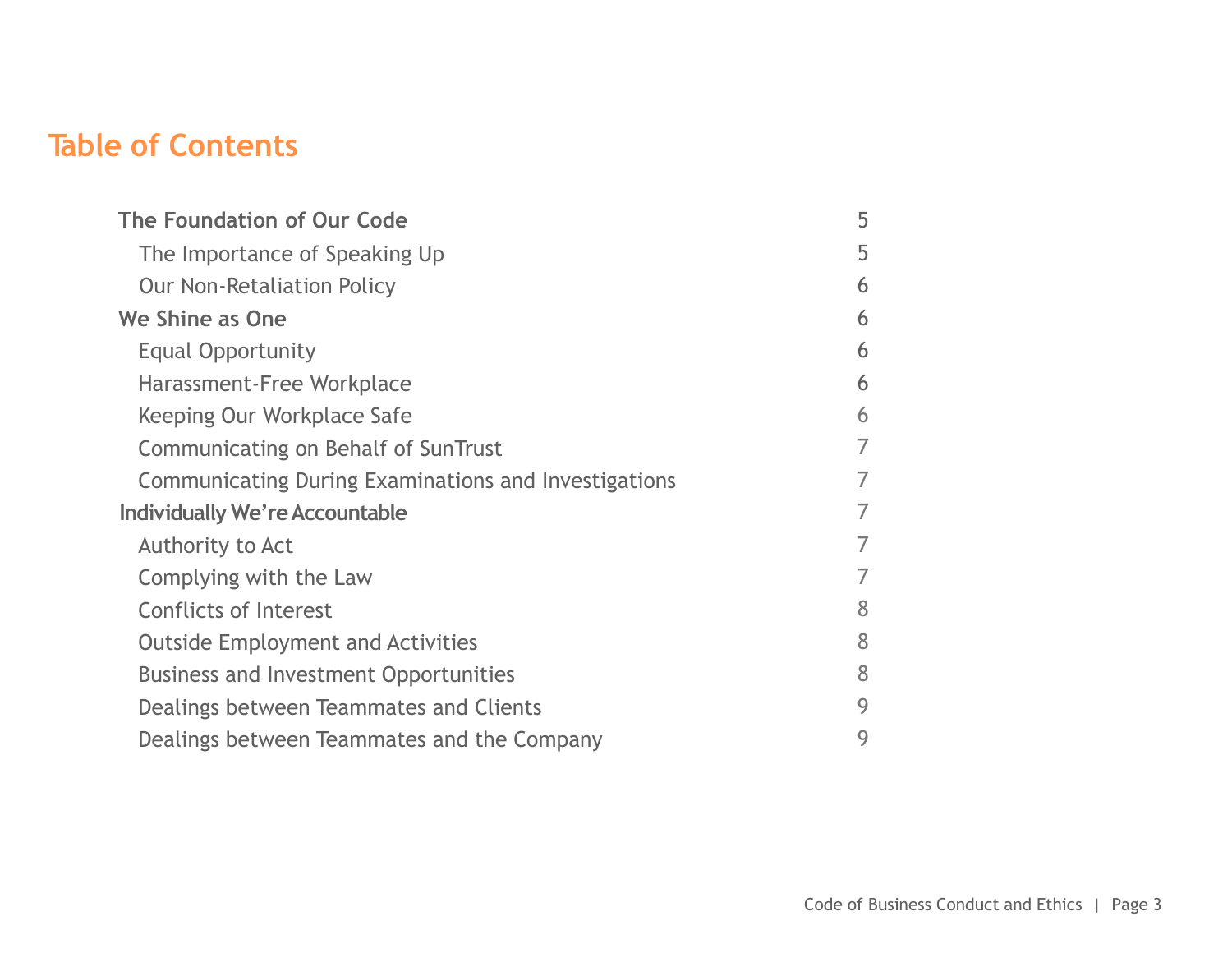# **Table of Contents**

| <b>Conducting Business Ethically - Our Risk Culture</b>  | 10 |
|----------------------------------------------------------|----|
| <b>Accurate Records and Reporting</b>                    | 10 |
| <b>Avoiding Insider Trading</b>                          | 11 |
| Giving and Accepting Gifts and Entertainment             | 11 |
| <b>Managing Company Assets</b>                           | 12 |
| <b>Competition and Fair Dealing</b>                      | 12 |
| Responsibilities as Stewards of Confidential Information | 12 |
| Privacy                                                  | 13 |
| <b>Investment Management and Fiduciary Services</b>      | 13 |
| We're Empowered Locally                                  | 14 |
| Community Involvement                                    | 14 |
| <b>Political Contributions</b>                           | 14 |
| <b>Waivers of the Code</b>                               | 14 |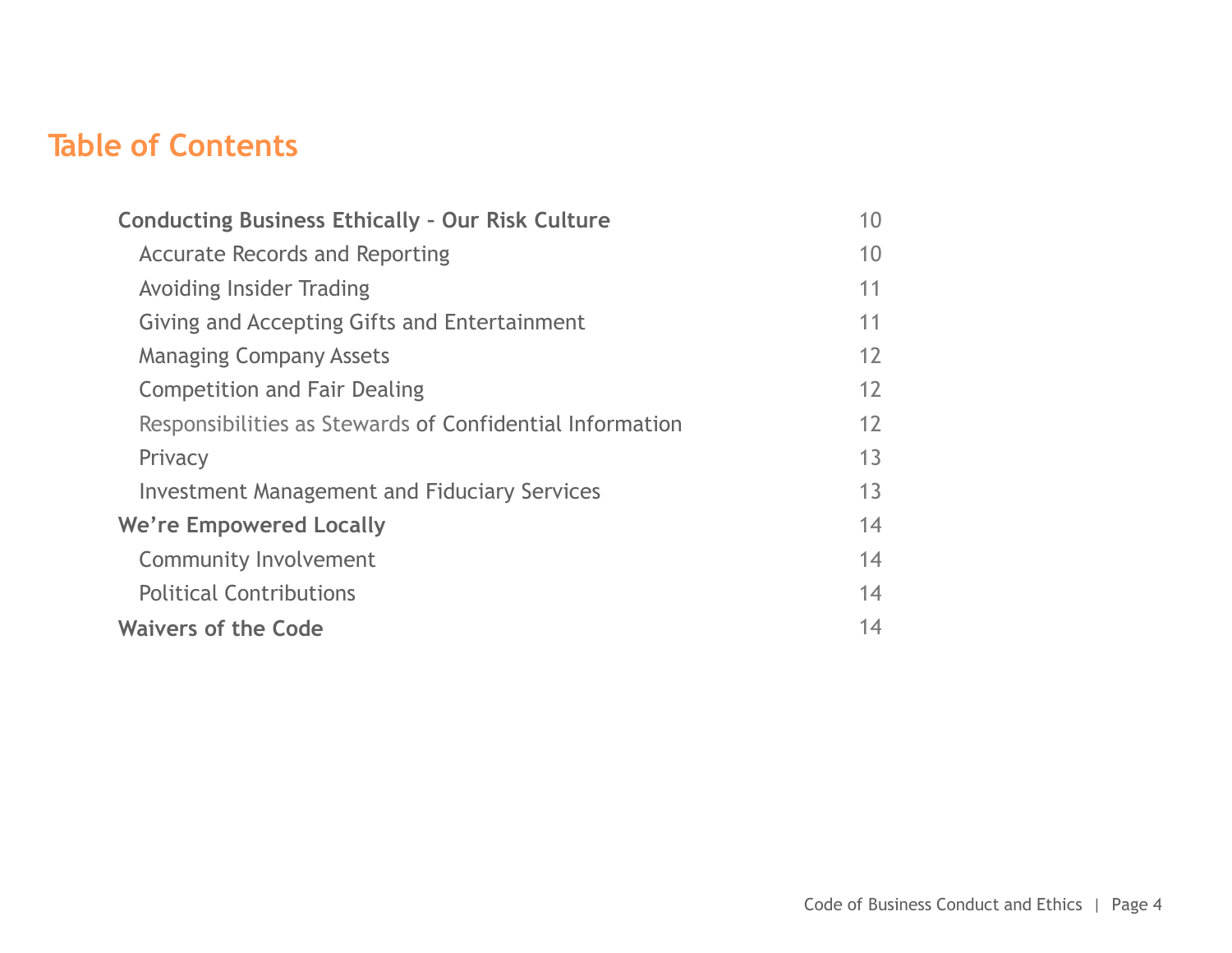# **SunTrust Code of Business Conduct and Ethics**

# **The Foundation of Our Code**

The SunTrust Code of Business Conduct and Ethics (the Code) expresses our core values. As Teammates (SunTrust employees) and Officers of the Company (SunTrust Banks, Inc. and all subsidiaries), we agree to read, understand, and abide by the letter and the spirit of the Code at all times. Being honest in business dealings, acting with integrity, avoiding the appearance of impropriety, following all policies, procedures, laws and regulations and seeking guidance from managers and Company resources is essential to SunTrust's reputation and success.

The Code of Business Conduct and Ethics should lead Teammates along the right path in making decisions. Many of the topics and principles contained in the Code are also covered or further explained in various SunTrust policies, guidelines and procedures<sup>1</sup>, including those maintained by our segments, functions and subsidiaries. The Code is intended to be read in conjunction with these policies, guidelines and procedures, and as Teammates, we are responsible for being familiar and complying with them, including where they may be more restrictive.

Although the Code and SunTrust's policies, guidelines and procedures are intended to guide personal and professional day-to-day conduct, they are not intended to address every issue or situation that may arise. These materials provide basic principles and concepts to guide us in conducting our business ethically. We should continue to rely on common sense, sound judgment and individual integrity to determine proper conduct. If you have any questions regarding Code or what to do in a particular situation, ask your manager, Human Resources, SunTrust's General Auditor, SunTrust's Ethics Officer or any of the other resources identified in this Code. When in doubt – ask.

### **The Importance of Speaking Up**

Honesty and transparency are key to our success and a paramount part of the Code. We promote a culture that empowers Teammates to speak up and voice concerns. If you see something that does not look or feel right, promptly report concerns to your manager, Human Resources at myHR (800-818- 2363), the anonymous SunTrust Alert Line (877-283-9251), the SunTrust General Auditor, the Unusual Activity Referral Form ("UARF"), or the Speak Up! Form on the "[Reporting Teammate](http://reportconcerns.suntrust.com/)  [Concerns](http://reportconcerns.suntrust.com/)" Quick Link on the SunTrust Intranet. Timely escalation of concerns is critical.

We make sure the Alert Line is available 24 hours a day, 7 days a week for reporting suspected violations of the law or our Code, or suspected accounting or auditing misconduct. You may report any type of concern to the Alert Line if you wish to remain anonymous. Other than for anonymous reporting, the Alert Line should not be used to report Human Resources-related matters or criminal or financial activity that is unrelated to SunTrust business. Those concerns should be reported to the appropriate channel. All calls to the Alert Line are confidential, and you may choose to remain anonymous. Instead of calling, you may also submit concerns online at

#### [www.reportlineweb.com/suntrust.](http://www.reportlineweb.com/suntrust)

*Q: What happens after I submit a report to the Alert Line?*

*A: A third-party specialist listens to you or reads your submission, and provides a summary to SunTrust Audit Services. If you choose to remain anonymous, the summary is scrubbed of personally identifying information. SunTrust Audit Services oversees the investigation and maintains confidentiality to the extent allowed by law. In some instances, in the course of investigation, information may be shared on a need to know basis. SunTrust is required to report certain types of suspicious activity and other activity that may* 

<sup>1</sup> A link to the Policy and Procedure Manual is located on the SunTrust Intranet on the Common Tasks *potentially violate criminal laws.* Page. Access the manual by clicking on "Policy and Procedure Manual" and search for policies and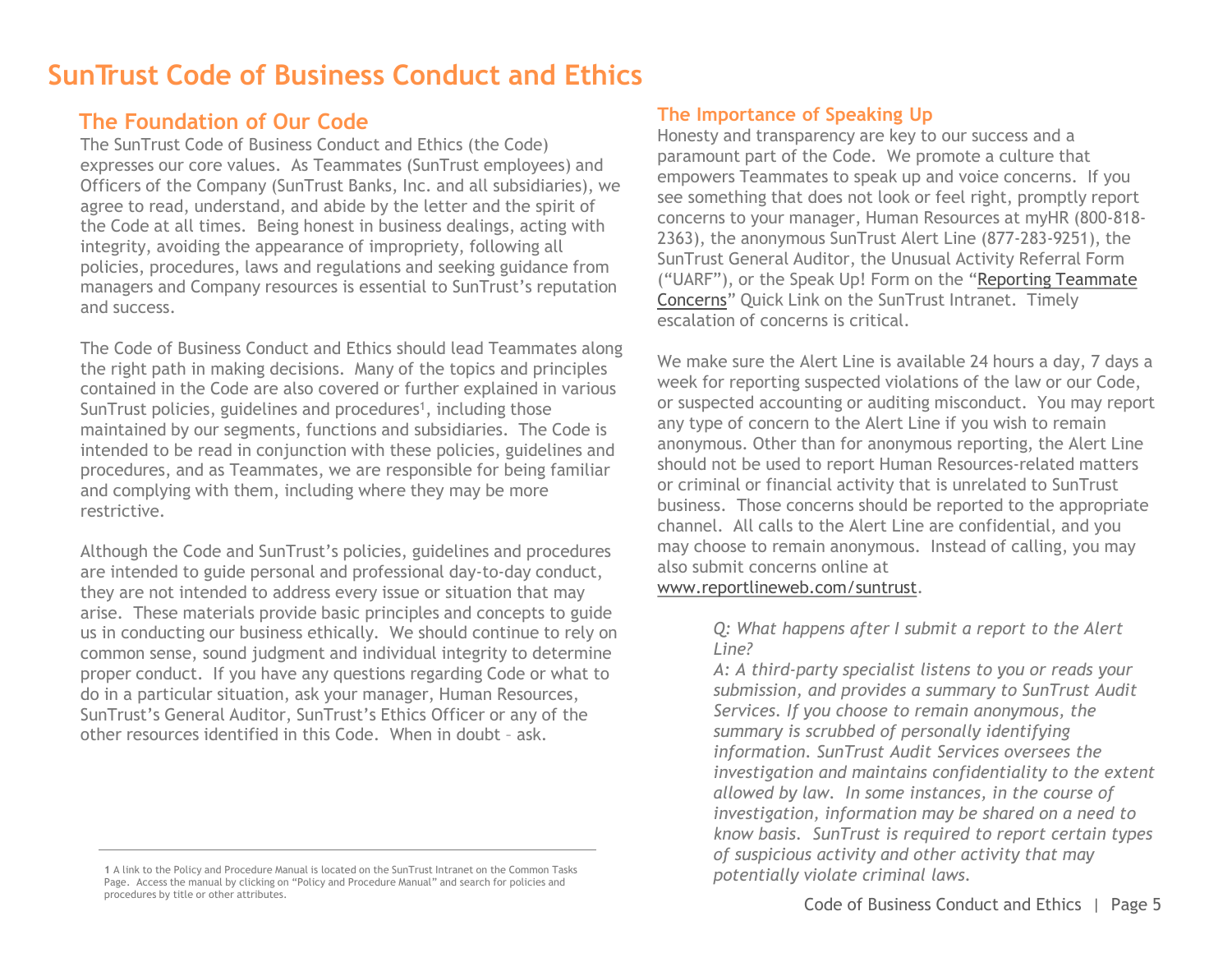For more information on reporting Teammate concerns, including what type of concerns should be reported to whom and what channels are anonymous, visit the "[Reporting Teammate](http://reportconcerns.suntrust.com/)  [Concerns](http://reportconcerns.suntrust.com/)" Quick Link on the SunTrust Intranet.

#### **Our Non-Retaliation Policy**

No one will be retaliated against for asking a question about the Code or what to do in a particular situation, participating in the investigation of a suspected violation of the law or our Code, or making a good faith report. Reporting in "good faith" does not mean you have to be right. It means you believe you are providing truthful and accurate information about the concern you are raising. Acts of retaliation are violations of this Code.

### **We Shine as One Equal Opportunity**

At SunTrust, we treat all Teammates in a fair, non-discriminatory and honest manner. Specifically, we hire, promote, and compensate Teammates based on their qualifications and ability to perform the job without regard to race, color, gender (including pregnancy), religion, age, disability, national origin, marital or veteran status, sexual orientation, gender identity or expression, genetic information or any other classification protected by applicable law. We do not tolerate employment discrimination in the workplace. SunTrust maintains ongoing affirmative action programs and expects all Teammates, including hiring managers, to comply fully with the spirit and provisions of these programs.

For information about SunTrust's commitment to being an equal opportunity employer, see SunTrust's *[Equal Employment](http://ppm.suntrust.com/docview/?docid=132403)  [Opportunity & Anti-Harassment Policy](http://ppm.suntrust.com/docview/?docid=132403).*

#### **Harassment-Free Workplace**

To create a workplace environment that promotes dignity and high standards of ethical conduct, we do not tolerate bullying, harassment or abuse. Harassment in all forms – sexual, verbal or non-verbal, in person, via email, over the phone or the internet – is unacceptable. It is possible for harassment to take place between Teammates of the same or opposite sex, in the office or at off-site events. Examples of harassment include racial slurs, derogatory comments, insults, and inappropriate jokes or gestures, including staring or touching. We all have the responsibility to speak up if we see or suspect discrimination, harassment, or other conduct that interferes with your or another Teammate's ability to work. Examples of this conduct include rude, disparaging, profane, or offensive language or behavior.

By calling myHR or the Alert Line, we can ensure these matters are addressed promptly. SunTrust investigates all reports of harassment and keeps these reports as confidential as possible.

#### **Keeping Our Workplace Safe**

We believe in treating one another, clients, and vendors with respect, and maintaining a safe work environment. We do not tolerate possession of a weapon while on Company property or while engaged in Company business. The only exception is where state law specifically allows a Teammate to possess a legally-owned firearm that is locked out of sight in a Teammate's privately-owned motor vehicle. If you see inappropriate behavior, you must speak up immediately.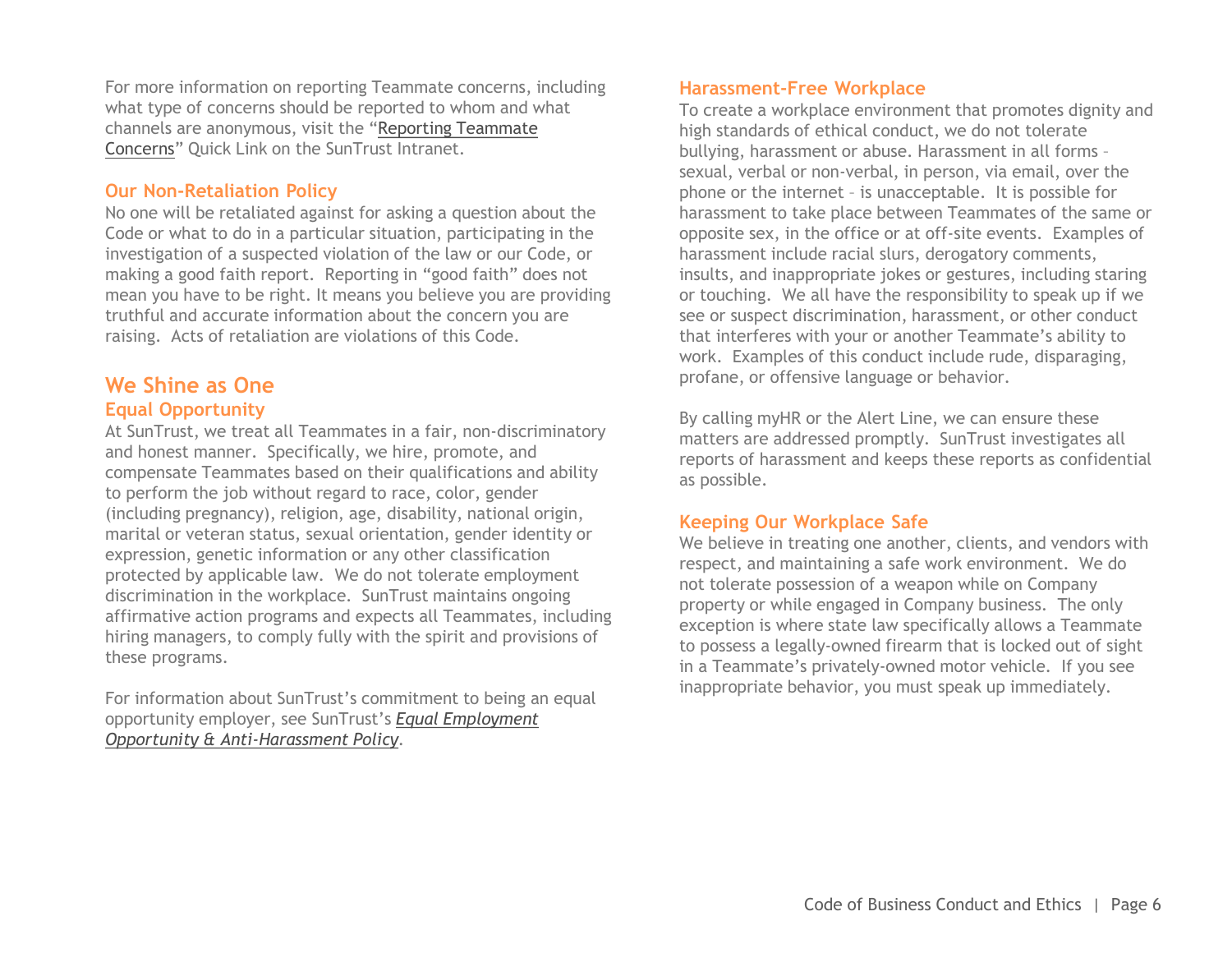#### **Communicating on Behalf of SunTrust**

SunTrust must speak with one voice to communicate accurate and consistent information to outside parties. Only authorized Teammates may make statements on behalf of SunTrust to the media or other external groups. To avoid confusion when publicly stating a personal opinion which could be construed as the opinion of the Company, make it clear you are not speaking on behalf of SunTrust.

> *Q: What should I do if I receive a request to make a statement on behalf of SunTrust?*

*A: Refer the request to the Corporate Communications representative assigned to your segment or function. You can identify this representative on the [Corporate](http://marketing.suntrust.com/AboutUs/CorpComm.asp)  [Communications](http://marketing.suntrust.com/AboutUs/CorpComm.asp) page of the SunTrust Intranet. From the SunTrust Intranet homepage, use the "Functions" dropdown list to select "Marketing." From the Marketing page, use the "About Marketing" dropdown list to select "Corporate Communications."* 

#### **Communicating During Examinations and Investigations**

Information requests from government regulators and internal investigation groups (including Human Resources, SunTrust Audit Services, and Corporate Security) are often time-sensitive and confidential. If you receive a request directed to SunTrust from a government agency, you must immediately notify management to ensure we respond to requests accurately and completely.

Because our examinations and internal investigations are so important to how we conduct business, it is your responsibility to participate, be proactive to understand requests, speak up candidly when you have concerns, and be truthful, comprehensive, and accurate when you respond to requests.

#### **Individually We're Accountable**

As SunTrust Teammates, we are individually accountable for our actions and commitments. To ensure we are conducting business with integrity and high ethical standards, and fostering a workplace environment where Teammates are conscientious and do quality work, we must all follow the spirit and provisions of the Code. Failing to do so may result in disciplinary action, including termination of employment.

#### **Authority to Act**

Acting in the best interest of the Company means handling Company business promptly and understanding the difference between your responsibilities, and actions and decisions you are not qualified or authorized to make. Do not conduct or authorize business transactions without the authority to do so. If you are not sure if you have the authority to act or whether a proposed action has been authorized, ask for guidance from your manager.

#### **Complying with the Law**

To maintain trust in each other and our clients, we operate with the highest ethical standards and comply with all rules, statutes, and regulations. This means making responsible business and personal choices – and being transparent when we fall short.

As a financial organization, we maintain trust and avoid the appearance of impropriety or conflicted judgment concerning Company business by conducting our personal financial affairs responsibly. In addition to reporting all suspected unlawful or fraudulent activity, including conduct related to offering a financial product or service, we must also promptly report to myHR all criminal charges, convictions, or arrests.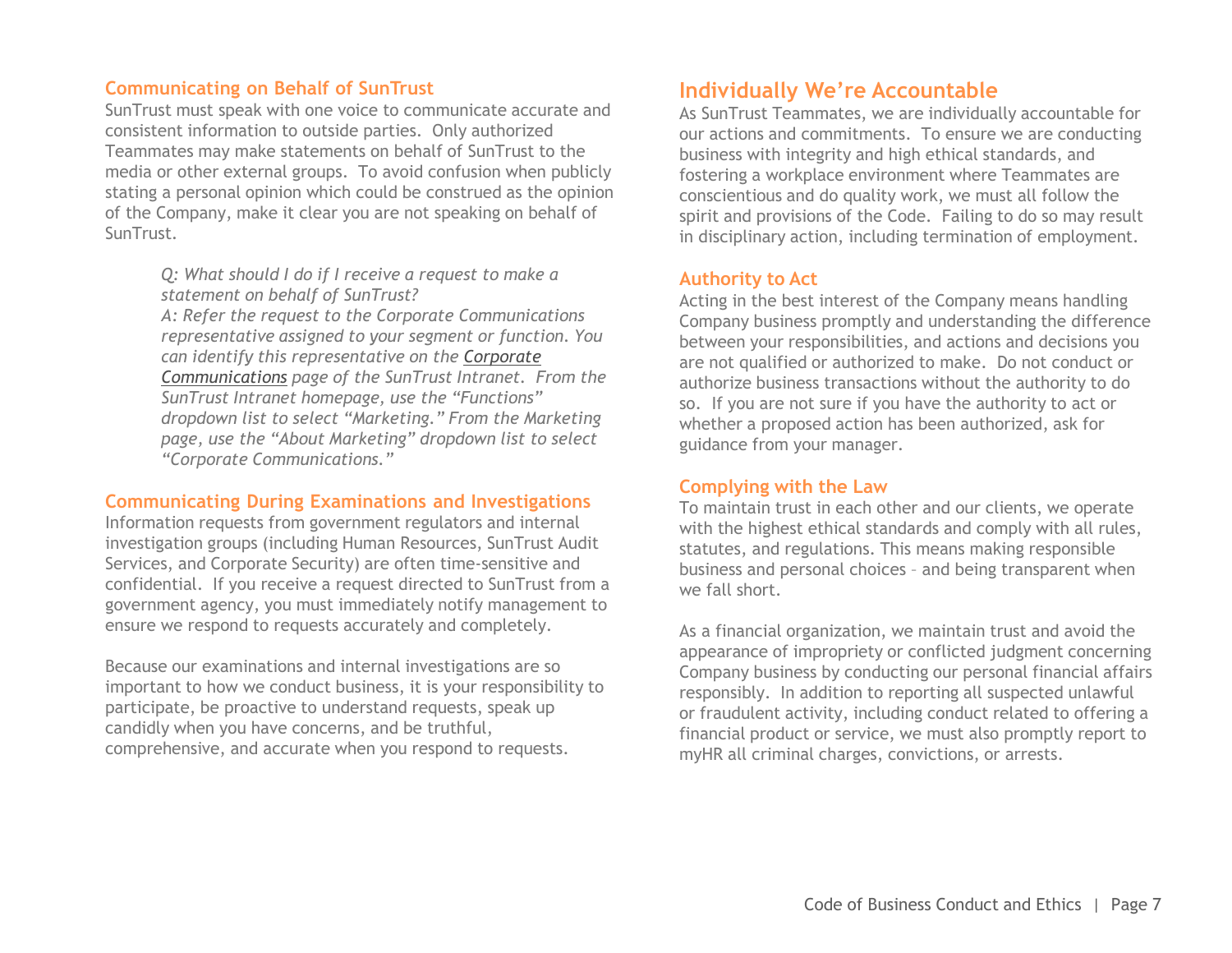For more information, see the Teammate Background Screening, Arrests and Convictions section of the *[Rules of Employment](http://ppm.suntrust.com/docview/?docid=151485)  [Policy](http://ppm.suntrust.com/docview/?docid=151485)*, or from the Human Resources page of the SunTrust Intranet, click the "[Working@SunTrust](mailto:Working@SunTrust)" link. Information about arrests and convictions is located in the Programs section of the My Workplace page.

#### **Conflicts of Interest**

We have a responsibility to put our clients and shareholders first. To fulfill our responsibility, we, as Teammates, must not put personal gain ahead of SunTrust's legitimate business interests. A conflict of interest can arise when our judgment may be, or may appear to be, influenced because our personal or outside interests conflict with the Company's interests. We are each accountable for looking out for situations that may create conflicts of interest, avoiding them, and reporting any situation you think creates, or could appear to create, a conflict of interest.

#### **Outside Employment and Activities**

Obtain written approval in Workday from your manager before accepting positions with for-profit and non-profit organizations, or employment with outside companies. For more information, see Outside Employment and Activities Guidance on the SunTrust Intranet. Note that some areas of the bank require additional prior written approvals.

#### **Business and Investment Opportunities**

We advance our Company's interests whenever the opportunity arises. As SunTrust Teammates, we do not personally take or participate in business or investment opportunities that are discovered through the use of SunTrust property, information or position. We also do not compete with the Company, or use Company property, information or position for personal gain.

Always avoid investments and outside business relationships that might influence or appear to influence decisions you make on SunTrust's behalf. For example, if you are in a position to influence decisions between SunTrust and another business entity that is or may reasonably be expected to become a client, competitor, or supplier of SunTrust, don't acquire or retain investments or financial interests in that business entity.

Follow these guidelines to avoid possible conflicts of interest:

- Aside from Company-approved Teammate discounts, never use influence or your position as a Teammate to conduct or in conducting business with the Company. Certain transactions, partnerships, investments, or other business arrangements may be appropriate if you notify your manager and obtain prior written approval.
- To avoid even the appearance of impropriety, do not purchase public offerings where SunTrust or its affiliates have a relationship with the issuer and you are involved in that relationship.
- Notify your manager and obtain prior written approval before making investments that exceed one percent of any class of securities traded on any recognized stock exchange or on the Nasdaq/OTC market or investments in mutual funds generally available to the public.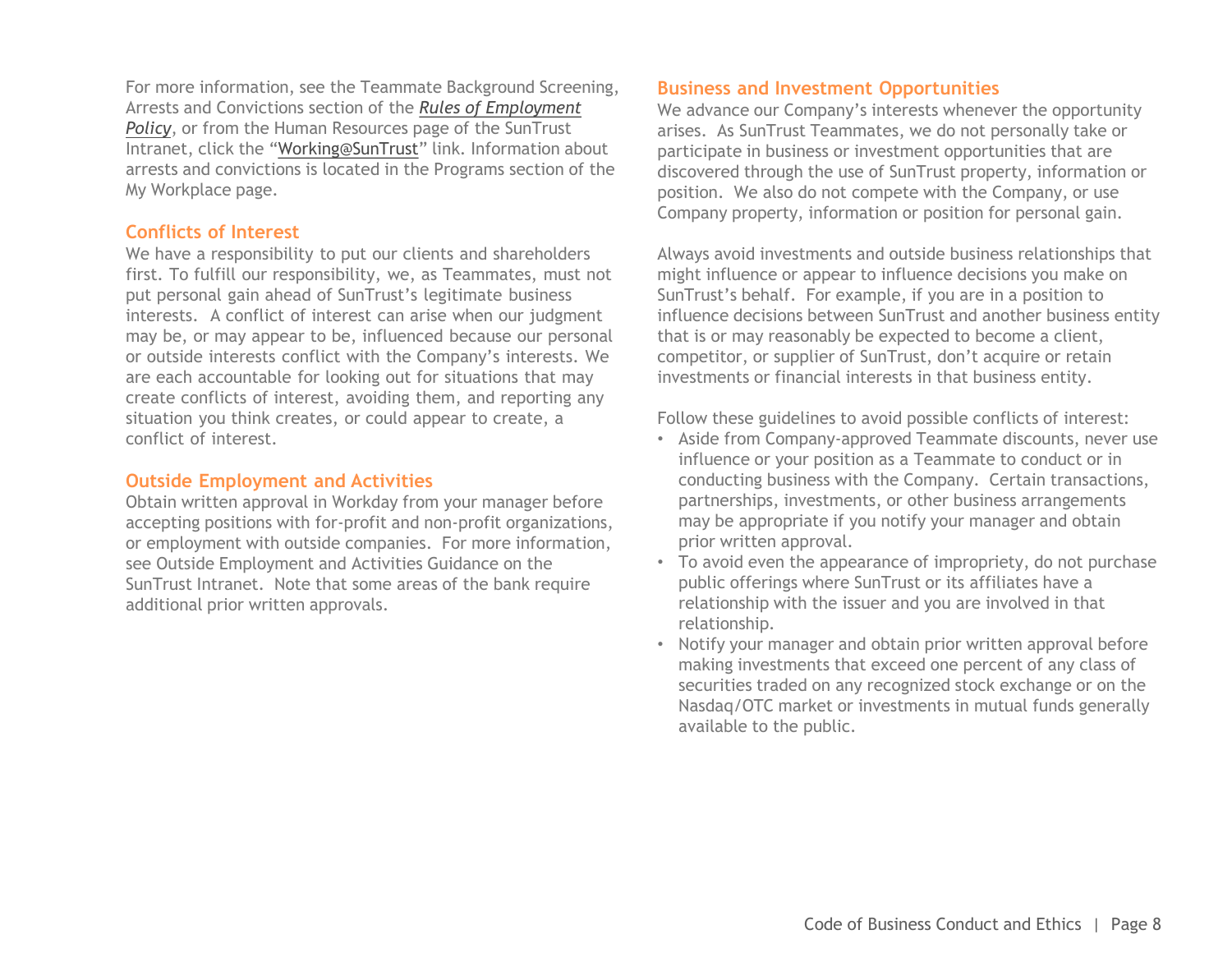#### **Dealings between Teammates and Clients**

To maintain transparency and to ensure we are fulfilling our purpose to clients and shareholders, Teammates must avoid engaging in the following activities:

- Serving as a power-of-attorney, executor, personal representative, or trustee or guardian of an estate/trust/guardianship established by a SunTrust client or vendor. An exception may be made when the client is your family member or when you notify your manager and receive prior written approval from myHR.
- Receiving an inheritance from a client unless the client is a family member or your relationship with the client was established separate and apart from your SunTrust employment. You cannot use an inheritance benefiting your immediate family member(s) to circumvent this restriction on receiving an inheritance from a client.
- Obtaining credit from a client, competitor or supplier of SunTrust. The exception to this is if you obtain the credit in the normal course of business based on terms generally available to others, or if you have an independent relationship with the person granting the credit and that relationship is unrelated to any business relationship with SunTrust.

#### **Dealings between Teammates and the Company**

We take special care to ensure that our personal financial relationships do not interfere with our responsibilities as SunTrust Teammates. To avoid a conflict of interest or the appearance of a conflict of interest, you must not make discretionary decisions, process banking transactions (including deposit and loan transactions), or access non-client facing Company systems with respect to:

- Your SunTrust accounts. This means you may not check your personal account balances on SunTrust platform or mainframe systems.
- Accounts of your family members or other people living in your household.
- Anyone's account with which you, your family member, or other people living in your household have a personal or financial relationship.
- Any entity's account in which you, your family member, or other people living in your household have a material management or financial interest.
- Personal accounts of other SunTrust Teammates unless a non-Teammate would receive the same consideration.

Examples of discretionary decisions include approving extensions of credit or overdrafts, or waiving service charges or late fees.

For information about how and when Teammates may obtain credit (including overdrafts) from SunTrust, see SunTrust's *[Teammate Loan Policy](http://ppm.suntrust.com/docview/?docid=140245)*.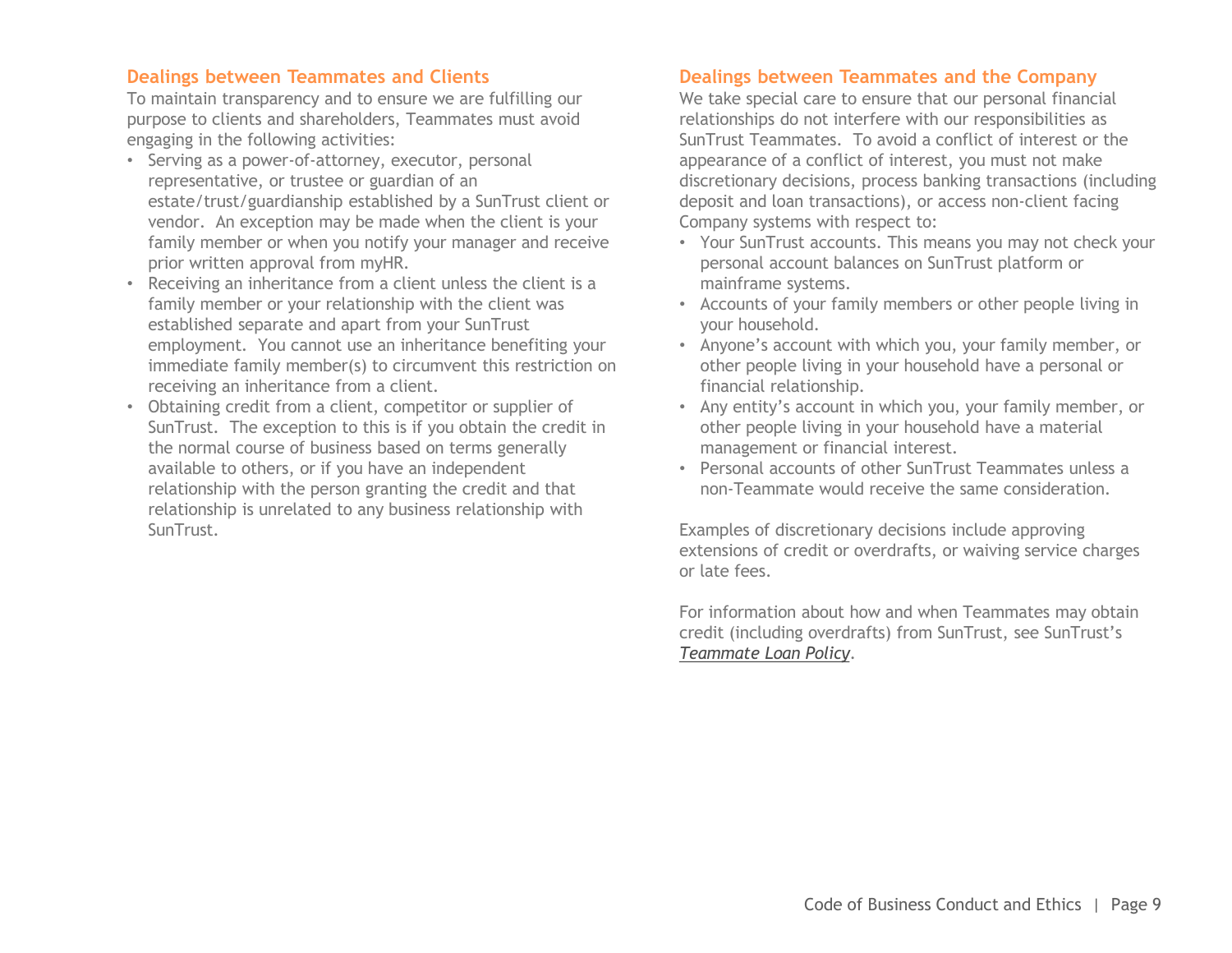## **Conducting Business Ethically – Our Risk Culture**

Sometimes in our work, we face challenging and ambiguous situations. Our Risk Culture reflects the individual and team behaviors we strive to cultivate and sustain to fulfill SunTrust's purpose. When we don't have specific guidance, our Risk Culture informs how we do the "right thing." This is the guidance our Risk Culture provides:

- Act in the client's best interests, while protecting SunTrust and its shareholders.
- Perform job responsibilities with integrity, honesty and fairness.
- Lead by example, considering the risk implications of all actions taken and exhibiting those traits that are aligned with The Code.
- Be aware of risks created in the normal course of business and proactively avoid, manage and/or mitigate those risks in support of business objectives.
- Be compliant by adhering to both the letter and spirit of Regulations, Processes, Policies, Controls and Procedures.
- Create transparency through open, timely and accurate communication, issue self-identification, issue escalation and effective challenge.
- Strive for excellence in execution, getting things right the first time, every time.
- Gather and leverage the best information available to make informed, appropriately documented risk decisions, and accept "ownership" of the risks taken.
- Accept personal accountability for your actions and decisions, and hold Teammates accountable for theirs.

#### **Accurate Records and Reporting**

We have an obligation to our Company, shareholders, and clients to ensure that our accounts and records are always complete, accurate, timely, and understandable. This means we must always be truthful and accurate when recording and reporting information to meet financial reporting, regulatory, tax and legal obligations, and in all accounts of the Company's transactions and operations.

These records are critical for internal decision making, reporting to regulatory authorities and the public. We properly and accurately record in Company books and keep records in accordance with applicable accounting standards (Generally Accepted Accounting Principles), legal requirements and all Company internal controls. Accurate records protect our reputation and reliability.

We never falsify, forge, backdate, or improperly alter client or Company records, including hours worked (including all overtime work), transactions associated with compensation and incentives, and information related to the reimbursement of expenses. So SunTrust can compensate Teammates for hours worked, "off-the-clock" work is strictly prohibited. "Off-the-clock" work is when a non-exempt Teammate works without recording the time worked in Workday. Managers should always require Teammates to accurately record hours worked.

For more information, see the Hours of Work Overview on the Human Resources page of the SunTrust Intranet. From the SunTrust Intranet homepage, select "Human Resources." From the Human Resources page, click the "[Working@SunTrust](mailto:Working@SunTrust)" link. The Hours of Work Overview is located in the Payroll Operations section of the [My Workplace](http://sites.suntrust.com/teams/HumanResources/MyWorkplace/Pages/home.aspx) page.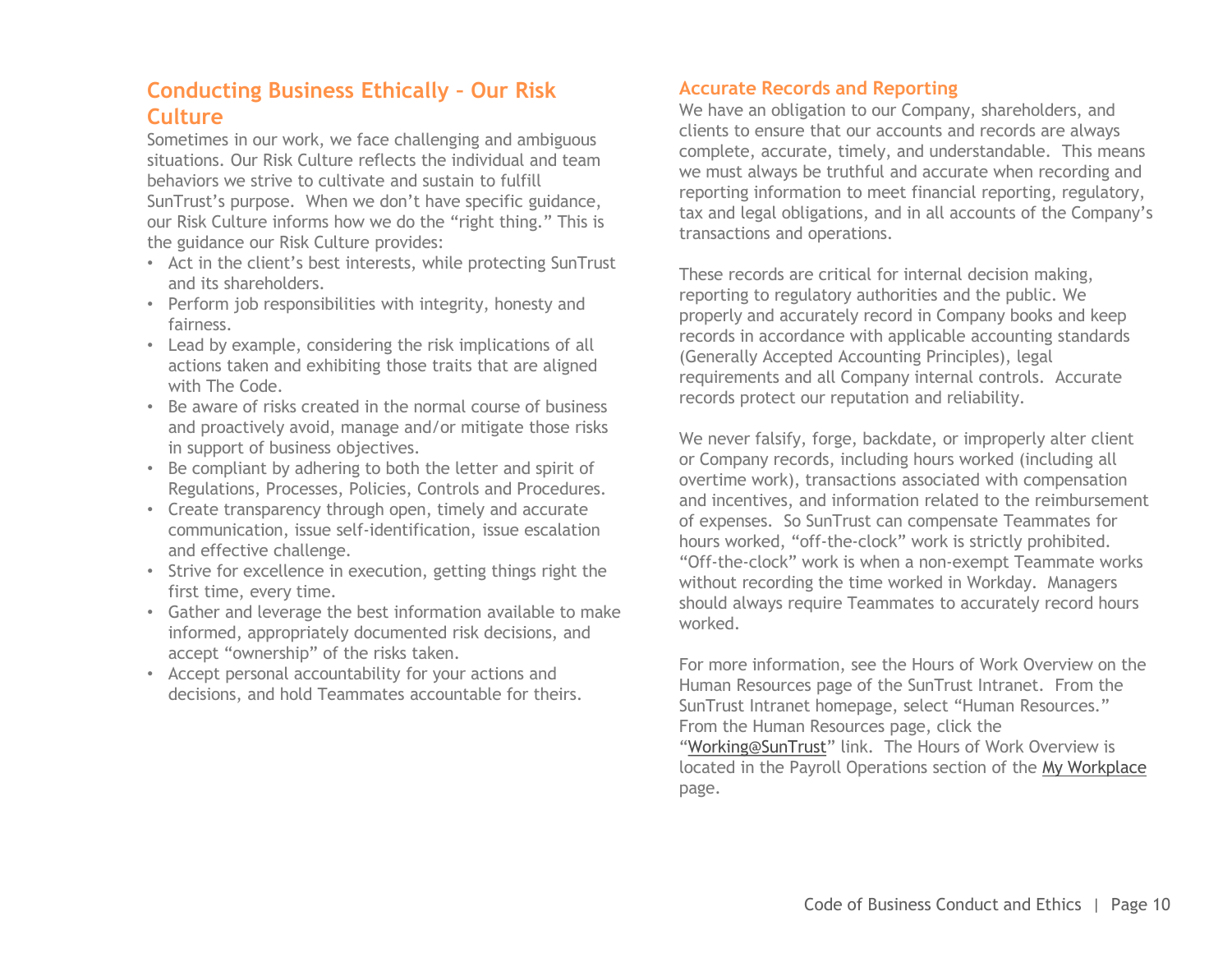### **Avoiding Insider Trading**

We are committed to complying with all laws, rules and regulations, including insider trading laws.

If you have material, non-public information (also known as "insider" information) relating to our Company, competitors, or potential business partners, you may not trade or recommend the trade (often called "tipping") of a security of our Company or the other company. Teammate and officer trading must not be based upon information that is confidential or proprietary to SunTrust, its subsidiaries or affiliates, its clients, or its counter-parties. Information is material if a reasonable investor would consider it important when deciding to buy, sell or hold a company's securities. Information is "nonpublic" until it has been publicly disclosed and adequate time has passed for the securities markets to digest the information. For more information, see SunTrust's *[Personal Trading Policy](http://ppm.suntrust.com/docview/?docid=143025).*

#### **Giving and Accepting Gifts and Entertainment**

We never solicit or accept money, gifts, or anything of value that is intended to influence a business decision, or as a reward for a business decision we made. These are considered bribes and kickbacks, which are illegal. Even the appearance that a gift might influence our objective business judgment can harm our reputation and erode our relationships. Always notify your manager if anyone offers a gift intended to influence or reward you in connection with Company business.

Sometimes we give or accept small value gifts, but we never allow these to cloud our ability to make objective business decisions or create the appearance that objectivity has been compromised. Use the following guidelines when deciding whether a gift is appropriate to accept from a current or prospective client, consultant or vendor:

• Never accept or receive a gift or other thing of value (such as entertainment, discounts, or free services) if it is in exchange for SunTrust's business or confidential information. It is a federal crime to accept or receive gifts offered to influence or as a reward before, after, or in connection with a SunTrust business transaction.

- Never accept cash or cash equivalents such as gift cards or money orders.
- Never accept gifts or anything of significant value. Some small value gifts may be acceptable as long as they are non-cash items. We generally consider a small value gift to total less than \$100 from any one source in a year. Small value gifts may also be acceptable if they come from family or friends with whom you have a non-business relationship outside of SunTrust.
- Sometimes in conducting business, we are offered hospitality or entertainment, for example, meals, sporting events or concerts. You may accept these only if you did not solicit the offer, the client, consultant or vendor is the host and is present at the event, and the event is reasonable and customary, and not lavish or unusual.

The same guidelines as above generally also apply to *giving* gifts to clients, consultants and vendors. We do not offer gifts or anything of value that could create the appearance that we are engaging in improper or illegal dealings, or we are intending to influence business decisions. It's important to note that very strict laws and regulations apply to giving gifts or anything of value to public officials and government entities. No bribe or other compensation to influence a decision or action may be paid to or accepted from any political or government official. For more information, see SunTrust's *[Foreign Corrupt Practices Act](http://ppm.suntrust.com/docview/?docid=144726)  [Policy](http://ppm.suntrust.com/docview/?docid=144726)*.

Gifts between Teammates should be reasonable and must not otherwise adversely impact working or managerial relationships.

If you are unsure of what to give or accept or how it might be perceived, always ask your manager. In addition to these guidelines, some segments, functions and subsidiaries (such as SunTrust Investment Services, Inc.) have additional policies or standards for accepting or receiving gifts.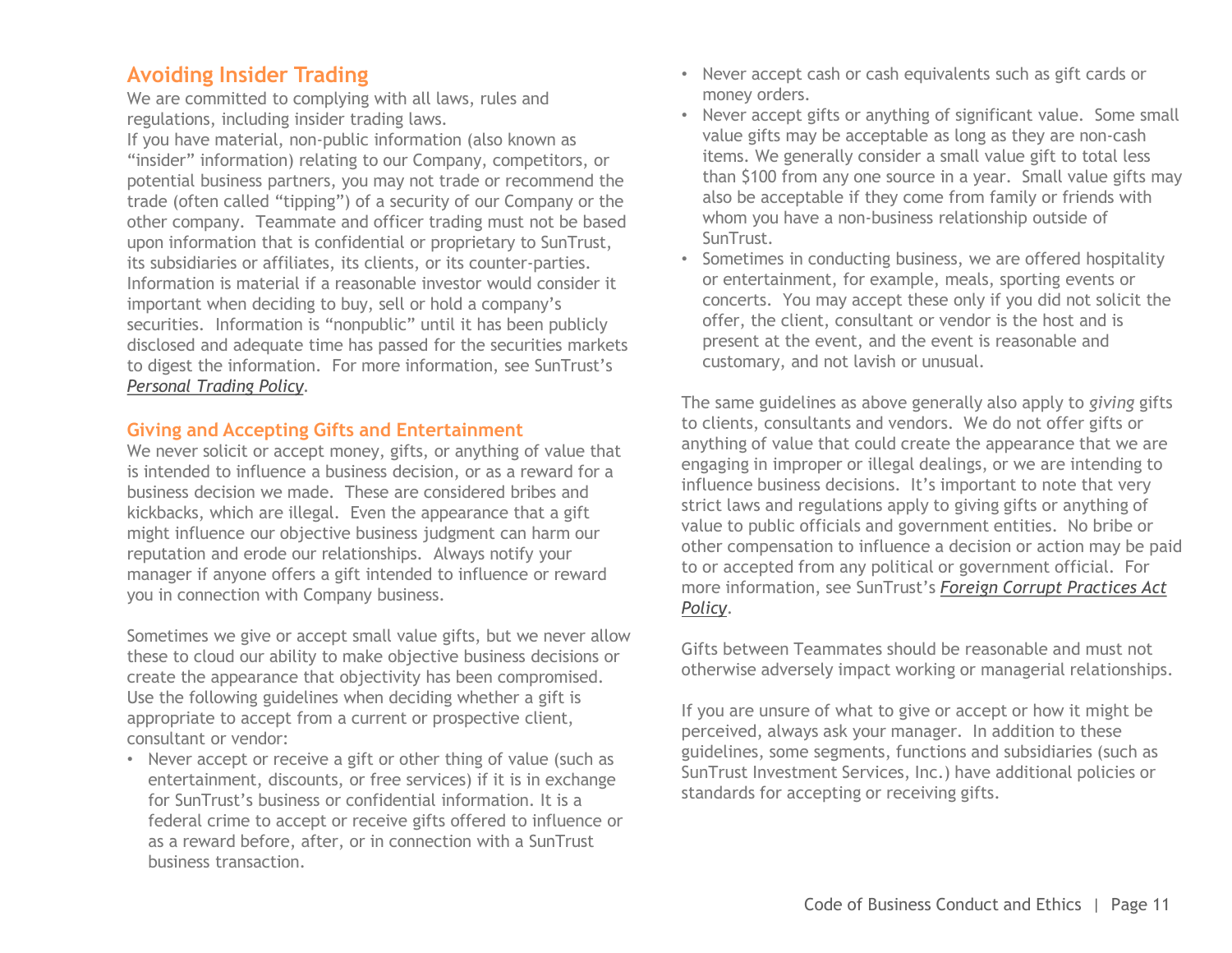#### **Managing Company Assets**

We work together to protect SunTrust's property and information. We only use Company money and physical and intellectual property for ethical and legal purposes that benefit SunTrust. We diligently safeguard our information and physical assets in compliance with SunTrust's *[Information](http://ppm.suntrust.com/docview/?docid=132578)  [Security Policy](http://ppm.suntrust.com/docview/?docid=132578).*

We have access to Company systems and facilities to achieve our business objectives. We can protect these systems and facilities by using them for appropriate business purposes. We never use company resources for personal activities in a manner that would generate costs to or cause damage to SunTrust. Therefore, we only use corporate credit cards for business purposes, and never use SunTrust property or information to engage in outside commercial or illegal activities. For more information, see SunTrust's *[Corporate](http://ppm.suntrust.com/docview/?docid=151996)  [Accounts Payable Policy](http://ppm.suntrust.com/docview/?docid=151996)*.

We are responsible for Company property, information, and documents issued to us. We immediately return to SunTrust all paper and electronic documents or records upon request or upon termination of employment. We do not retain copies of any records, including those containing sensitive and proprietary information related to SunTrust's business activities or processes, clients or prospective clients. SunTrust retains income and royalties as well as copyright ownership and title to all materials prepared at Company direction.

#### **Competition and Fair Dealing**

We have a passion to win, but always compete honestly and fairly and in compliance with antitrust, competition and other applicable laws. You must be open and truthful and never mislead or deceive anyone or engage in any other kind of unfair business practice. Examples of this would be any kind of conduct involving dishonesty, fraud, or misrepresentation, or knowingly making a material false or misleading statement. Pay special attention to relations with clients, suppliers, business partners, government regulators, attorneys, accountants, auditors or other agents retained by SunTrust.

Teammates must avoid speaking with competitors about fixing prices or pricing policies, or other policies or practices that may limit or affect competition (such as boycotting competitors or dividing markets). Teammates may not propose to, or agree with, competitors not to hire the competitor's employees or to fix compensation at agreed amounts. To ensure that we do business fairly and transparently:

- Teammates must provide information that is clear, factual, relevant and honest to help clients select services that meet their needs. All services must be equally available to all clients who meet relevant criteria and standards.
- Teammates must only release information, advertising or other statements to the public by SunTrust that are truthful and not misleading.
- Teammates must never take unfair advantage of clients, suppliers or competitors through manipulation, concealment, abuse of privileged information, misrepresentation of material facts or any other unfairdealing practice.

SunTrust will report to the appropriate law enforcement authorities any suspected violations of criminal statutes by its Teammates and officers.

#### **Responsibilities as Stewards of Confidential Information**

SunTrust's intellectual property and trade secrets are confidential because they represent investments that are critical to our Company's success. We only disclose confidential information when the disclosure is specifically authorized by SunTrust or legally mandated. We keep all nonpublic information confidential until provided to the public by SunTrust. We only use and access confidential and proprietary business or client information, including information gained while performing SunTrust job responsibilities, for SunTrust legitimate business purposes and not for personal gain or to compete with SunTrust.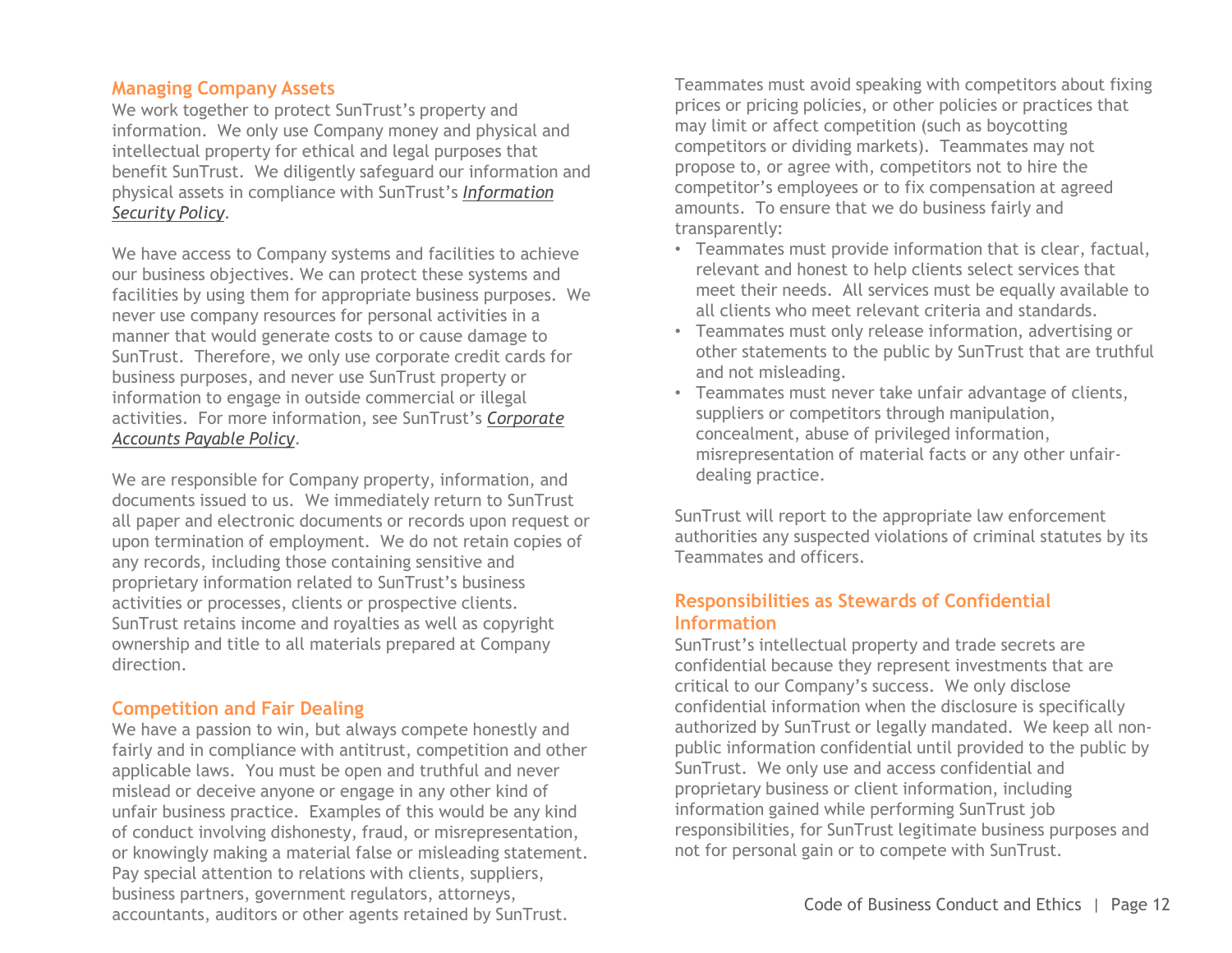For more information, including the Company definition of "confidential," see SunTrust's *[Information Security Policy](http://ppm.suntrust.com/docview/?docid=132578)*.

> *Q: What are examples of confidential information? A: Confidential and proprietary information includes information about SunTrust, our suppliers, clients, and Teammates as well as Company copyrights, trademarks, and patents. Examples of confidential information include the business and strategic plans (such as financial, marketing, and sales forecasts or plans), non-public financial and securities information, regulatory and audit reports, client's and prospective client's information (including Nonpublic Personal Information), referral source lists, computer software and source code, network diagrams, vendor agreements, technical information about Company products or services, information prepared for litigation or shared under attorney-client privilege, operational controls, security or operational procedures, and information about SunTrust's future plans.*

We value our reputation as an honest competitor in the marketplace. To maintain our high standards, we never use, or pressure other Teammates to use, proprietary client or business information acquired while working at another company.

Nothing in this Code prevents or restricts you from discussing or disclosing the terms and conditions of your employment at SunTrust (such as working conditions, wages, hours and benefits) or from reporting any possible legal or regulatory violation to any government authority or investigative agency. This includes disclosures that are protected under whistleblower provisions of federal or state laws like the Bank Secrecy Act.

#### **Privacy**

Our clients rely on us to maintain confidentiality and exercise prudence when dealing with their financial affairs, funds and property. We only collect, access, use, store, transfer, and share our client's information for legitimate SunTrust business purposes with proper authorization, and always in accordance with our Privacy and Information Security policies and applicable laws and regulations.

To protect client and Teammate information (including personnel and medical records), we have a responsibility to securely maintain all files and records which contain client and Teammate information. This maintenance includes never using personal recording devices to store or transmit client or Teammate information. For more information about protecting client information, see SunTrust's *Privacy Policy* at [www.suntrust.com/privacy.](http://www.suntrust.com/privacy)

Teammates must not possess or use any documents and/or databases containing sensitive client information obtained from a previous employer. Examples of "sensitive client information" are Social Security numbers, account records, account numbers, transaction history, passwords, PINs, driver's license numbers, dates of birth, medical information and similar personal information.

#### **Investment Management and Fiduciary Services**

To uphold our fiduciary obligations to clients and prevent conflicts of interest from arising, as Teammates, we must adhere to the following guidelines:

- Never use confidential information held in other areas of the Company in investment decisions.
- Never accept fiduciary or investment management accounts when it is possible that a potential conflict of interest could interfere with proper account administration.
- SunTrust Teammates and their family members are not allowed to purchase or lease managed assets, unless they themselves are trustees or beneficiaries of a fiduciary account.
- Teammates that provide investment advice or manage fiduciary or investment management accounts must not recommend purchase of SunTrust stock to clients or purchase SunTrust stock at their own discretion for client accounts.